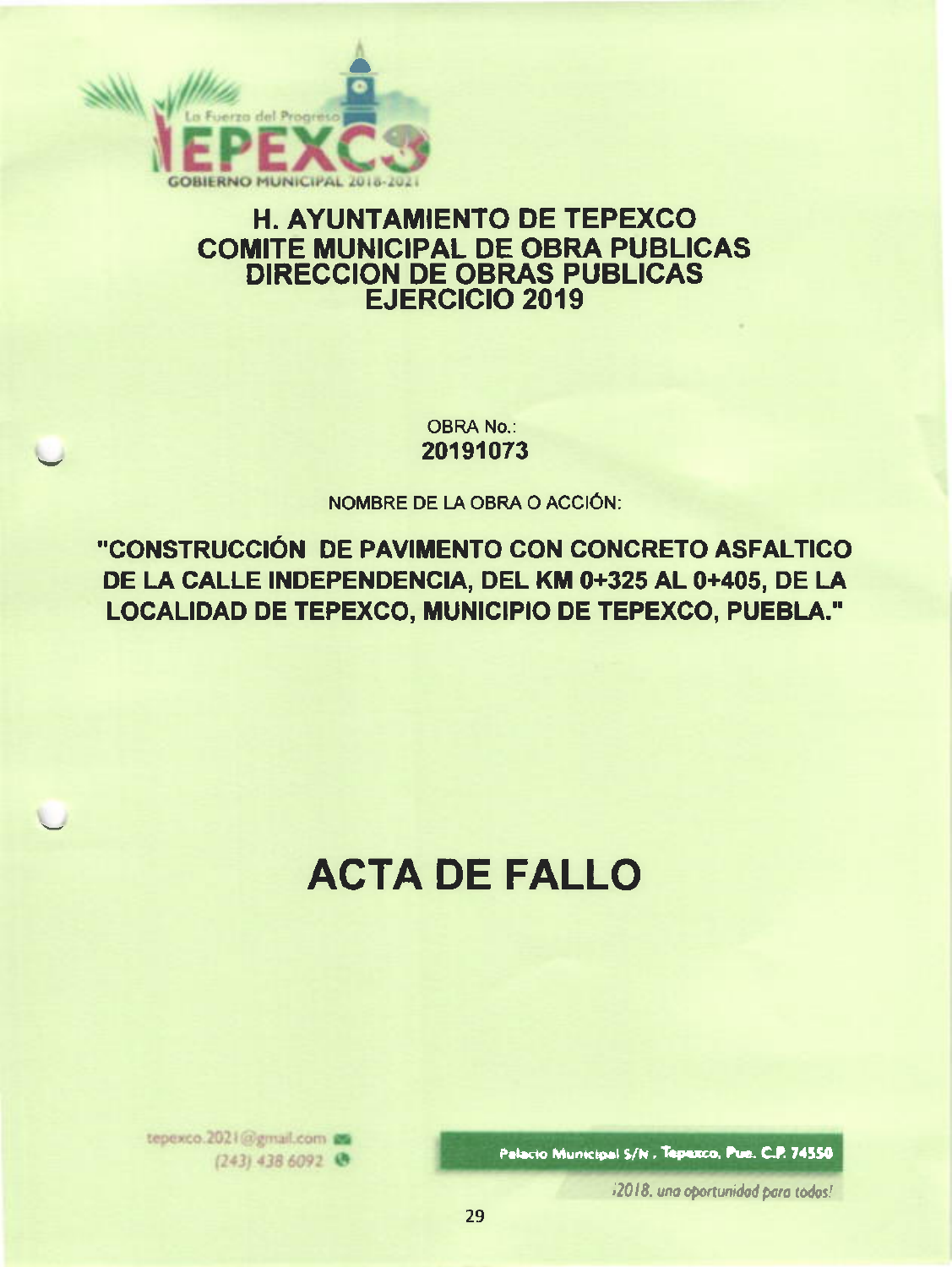

**H. AYUNTAMIENTO DE TEPEXCO COMITÉ MUNICIPAL DE OBRA PÚBLICAS DIRECCION DE OBRAS PÚBLICAS EJERCICIO 2019 CONCURSO POR ADJUDICACION DIRECTA CONCURSO: DOP-20191073** 

**RESIDENCIA M** 

FPEXCO, PU

 $-2018 - 202$ 

### **ACTA DE FALLO**

QUE SE FORMULA DE CONFORMIDAD CON LO ESTABLECIDO EN EL ARTÍCULO 46 INCISO V. DE LA LEY DE OBRA PÚBLICA Y SERVICIOS RELACIONADOS CON LA MISMA PARA EL ESTADO DE PUEBLA Y 45 DEL REGLAMENTO DE LA LEY DE OBRA PÚBLICA Y SERVICIOS RELACIONADOS CON LA MISMA PARA EL ESTADO DE PUEBLA, CORRESPONDIENTE A LA ADJUDICACION DIRECTA NO. DOP-20191073 RELATIVO A LA: "CONSTRUCCIÓN DE PAVIMENTO CON CONCRETO ASFALTICO DE LA CALLE INDEPENDENCIA, DEL KM 0+325-AL 0+405. DE LA LOCALIDAD DE TEPEXCO. MUNICIPIO DE TEPEXCO, PUEBLA." A REALIZARSE EN EL MUNICIPIO DE TEPEXCO, PUEBLA.

#### 1.- LUGAR, FECHA Y HORA DEL ACTO

SIENDO LAS 13:00 HRS DEL DÍA 04 DE NOVIEMBRE DE 2019, EN LA CIUDAD DE TEPEXCO, PUEBLA, EN LAS INSTALACIONES QUE OCUPA EL SALON DE CABILDOS DE LA CONVOCANTE, UBICADA EN PALACIO MUNICIPAL S/N, CENTRO, TEPEXCO, PUEBLA, EN LA CIUDAD DE TEPEXCO, PUEBLA, SE DA INICIO AL ACTO DE SESIÓN PÚBLICA PARA DAR A CONOCER EL FALLO DEL PROCEDIMIENTO DE ADJUDICACION DIRECTA NO. DOP-20191073 RELATIVO A "CONSTRUCCIÓN DE PAVIMENTO CON CONCRETO ASFALTICO DE LA CALLE INDEPENDENCIA. DEL KM 0+325 AL 0+405. DE LA LOCALIDAD DE TEPEXCO, MUNICIPIO DE TEPEXCO, PUEBLA.", CON LA PRESENCIA DE LAS PERSONAS FÍSICAS Y/O MORALES Y FUNCIONARIOS CUYOS NOMBRES, CARGOS, REPRESENTACIONES Y FIRMAN CONSTAN AL FINAL DE LA PRESENTE ACTA.

#### 2.- SERVIDOR PÚBLICO QUE PRESIDE EL ACTO

EMITE EL PRESENTE FALLO EL (LA) C. ANICETA PEÑA AGUILAR, PRESIDENTE DEL COMITÉ MUNICIPAL DE OBRAS PUBLICAS, QUIEN PRESIDE EL EVENTO, DE IGUAL FORMA SE HACE CONSTAR LOS NOMBRES DE LOS RESPONSABLES DE REALIZAR LAS EVALUACIONES DE LAS PROPOSICIONES Y QUE SON LOS SIGUIENTES:

1.- C. JOSE EMILIO ROSETE RIVERA, DIRECTOR DE OBRA PÚBLICA, Y ASESOR TÉCNICO DEL COMITÉ, Y EL COMITÉ DE MUNICIPAL DE OBRAS PUBLICAS DEL MUNICIPIO 2.- EL COMITÉ DE MUNICIPAL DE OBRAS PUBLICAS DEL MUNICIPIO

#### **3.- FALLO DEL CONCURSO**

A CONTINUACIÓN Y DE CONFORMIDAD CON LO DISPUESTO EN EL SEGUNDO PÁRRAFO DEL ARTÍCULO 45 DEL REGLAMENTO DE LA LEY DE OBRA PÚBLICA Y SERVICIOS RELACIONADOS CON LA MISMA PARA EL ESTADO DE PUEBLA, SE PROCEDE A DAR LECTURA DEL DICTAMEN QUE SIRVE DE BASE PARA DETERMINAR EL FALLO Y EL CONCURSANTE GANADOR, EL CUAL SE PONE A DISPOSICIÓN DE LOS INTERESADOS, PROPORCIONÁNDOSE COPIA DEL ACTA-PARA QUIENES HAYAN ASISTIDO AL PRESENTE ACTO Y EN EL DOMICILIO DE EL CONVOCANTE, UBICADO EN PALACIO MUNICIPAL S/N, CENTRO, TEPEXCO, PUEBLA, EN UN LUGAR VISIBLE Y CON ACCESO AL PÚBLICO.

tepexco.2021@gmail.com

(243) 438 6092 SORERIA MUNICIPALA

Palacio Municipal S/N, Tepexco, Pue. C.P. 74550

i2018, una oportunidad para todos!

 $J$ Esis  $|/argas$ 

 $\mathbf 1$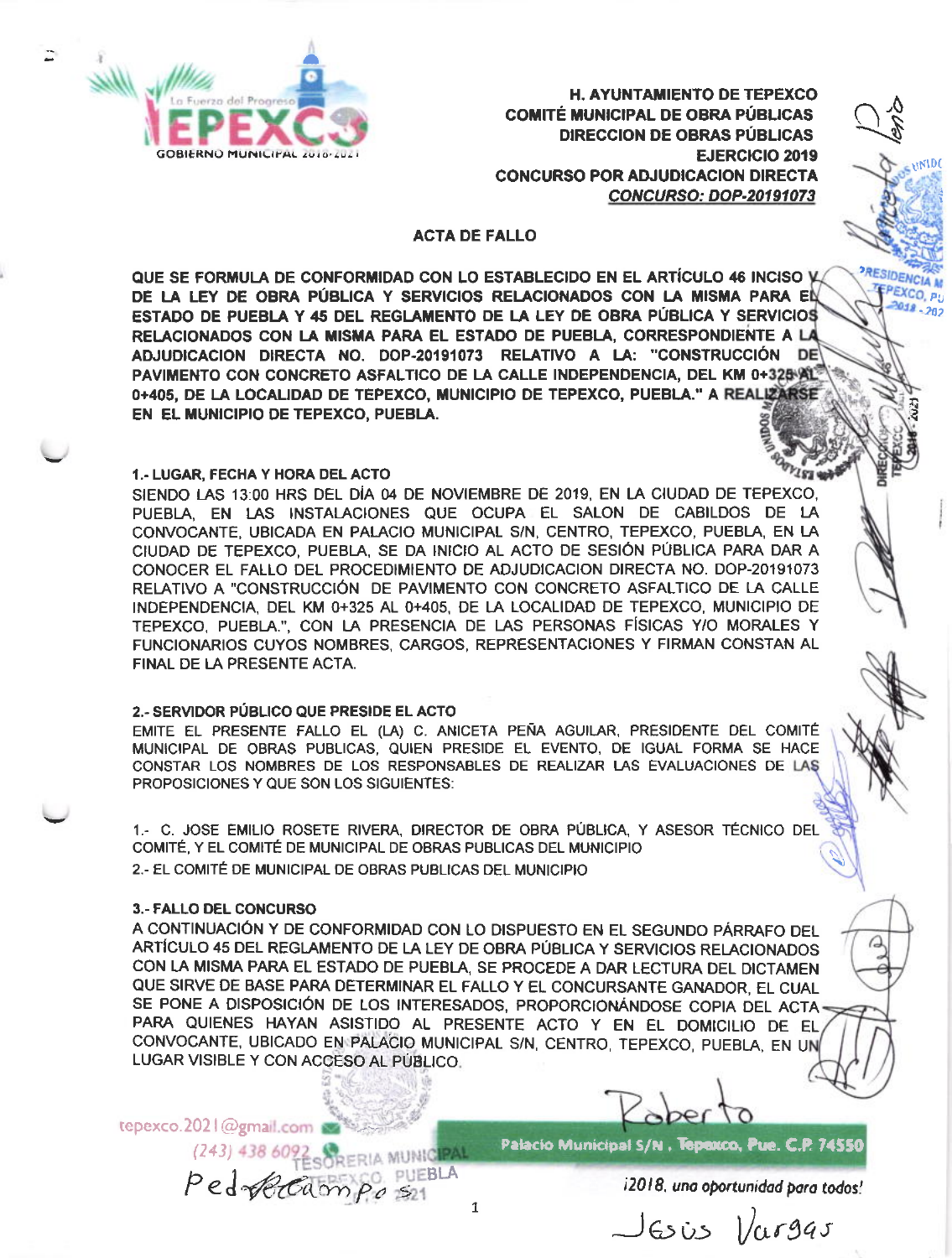

**COMITÉ MUNICIPAL DE OBRA PÚBLICAS** DIRECCION DE OBRAS PÚBLICAS **EJERCICIO 2019** GONCURSO POR ADJUDICACION DIRECTA **CONCURSO: DOP-20191073** 

I,- CON FUNDAMENTO EN EL ARTÍCULO 47 DEL REGLAMENTO DE LA LEY DE OBRA PÚBLICA Y SERVICIOS RELACIONADOS CON LA MISMA PARA EL ESTADO DE PUEBLA, SE PRESENTA LA RELACIÓN OE LICITANTES CUYAS PROPOSICIONES SE DESECHARON, LAS CUALES Y SE HAN COMUNICADO A TRAVEZ DEL DICTAMEN DE FALLO DONDE SE EXPRESAN TODAS LAS RAZONES LEGALES, TÉCNICAS Y ECONÓMICAS EN QUE SE SUSTENTA OF DETERMINACIÓN, INDICANDO LOS PUNTOS DE LA CONVOCATORIA QUE EN CADA CA INCUMPLA:

| הוח | EMPRESA | <b>REPRESENTANTE</b> |
|-----|---------|----------------------|
|     |         |                      |
|     |         |                      |
|     |         |                      |

II,. CON FUNDAMENTO EN LO OISPUESTO Y ESTABLECIDO EN EL ARTICULO 36 FRACCIÓN <sup>I</sup> DE LA LEY DE OBRA PÚBLICA Y SERVICIOS RELACIONADOS CON LA MISMA PARA EL ESTADO DE PUEBLA, ARTICULOS 41 Y 42 DE SU REGLAMENTO, SE PROCEDE A RELACIONAR A LOS LICITANTES CUYAS PROPOSICIONES SE CALIFICARON COMO SOLVENTES:

| NO. | <b>NOMBRE O RAZON</b><br><b>SOCIAL</b> | <b>IMPORTE SIN I.V.A.</b> | <b>IMPORTE CON I.V.A.</b> | <b>RESULTADO</b> |
|-----|----------------------------------------|---------------------------|---------------------------|------------------|
|     | JERGOB'S S.A. DE C.V.                  | \$433,063.90              | \$502.354.12              | <b>SOLVENTE</b>  |
| 2   | ROBERTO DE LA ROSA<br><b>TORRES</b>    | \$437.541.94              | \$507.548.65              | SOLVENTE         |
| 3   | CONSTRUCTORA BRAMAT S.A. <br>DE C.V.   | \$441,197,66              | \$511,789.28              | <b>SOLVENTE</b>  |

III,- NOMBRE DEL PARTICIPANTE GANADOR Y MONTO TOTAL DE SU PROPOSICIÓN UNA VEZ DETERMINADAS TAS PROPUESTAS SOLVENTES, CONFORME A LOS CRITERIOS DE EVALUACIÓN ESTABLECIDOS EN LAS BASES DE CONCURSO, SE PROCEDIÓ A LA DETERMINACIÓN DE LA PROPOSICIÓN ECONÓMICAMENTE MÁS CONVENIENTE PARA EL MUNICIPIO, CONFORME A LOS CRITERIOS Y PARAMETROS ESTABLECIDOS EN EL ARTíCULO 36 FRACCIÓN I DE tA LEY DE OBRA PÚBLICA Y SERVICIOS RELACIONADOS CON LA MISMA PARA EL ESTADO DE PUEBLA, ARTÍCULOS 41 Y 42 DE SU REGLAMENTO Y EN LAS BASES DE CONCURSO; OBTENIÉNDOSE COMO RESULTADO QUE LA PROPUESTA ECONÓMICAMENTE MAS CoNVENIENTE PARA EL MUNICIPIo ES LA PRESENTADA PoR JERGoB'S S.A. DE C.VcoN uN TMPoRTE DE \$502,354.12 (QU|N|ENTOS OOS MtL TRESCTENTOS CTNCUENTA y CUATRO PESOS 12l1OO M.N.), YA QUE PRESENTO LA PROPUESTA SOLVENTE MAS BAJA Y QUE REÚNE LAS CONDICIONES TECNICAS Y ECONÓMICAS REQUERIDAS QUE GARANTIZAN SATISFACTORIAMENTE EL CUMPLIMIENTO DEL CONTRATO Y LA EJECUCIÓN DE LOS TRABAJOS, DE ACUERDO CON LOS CRITERIOS DE ADJUDICACIÓN ESTABLECIDOS EN LAS **BASES DE CONCURSO.** 

tepexco.2021@gmail.com

(243) 438 6097ESDRERIA MUNICIPAL

Patacio Municipal S/N , Tepexco, Pue. C.P. 7455

i2018. uno oprtunidod poro todos!

Jesis Vargas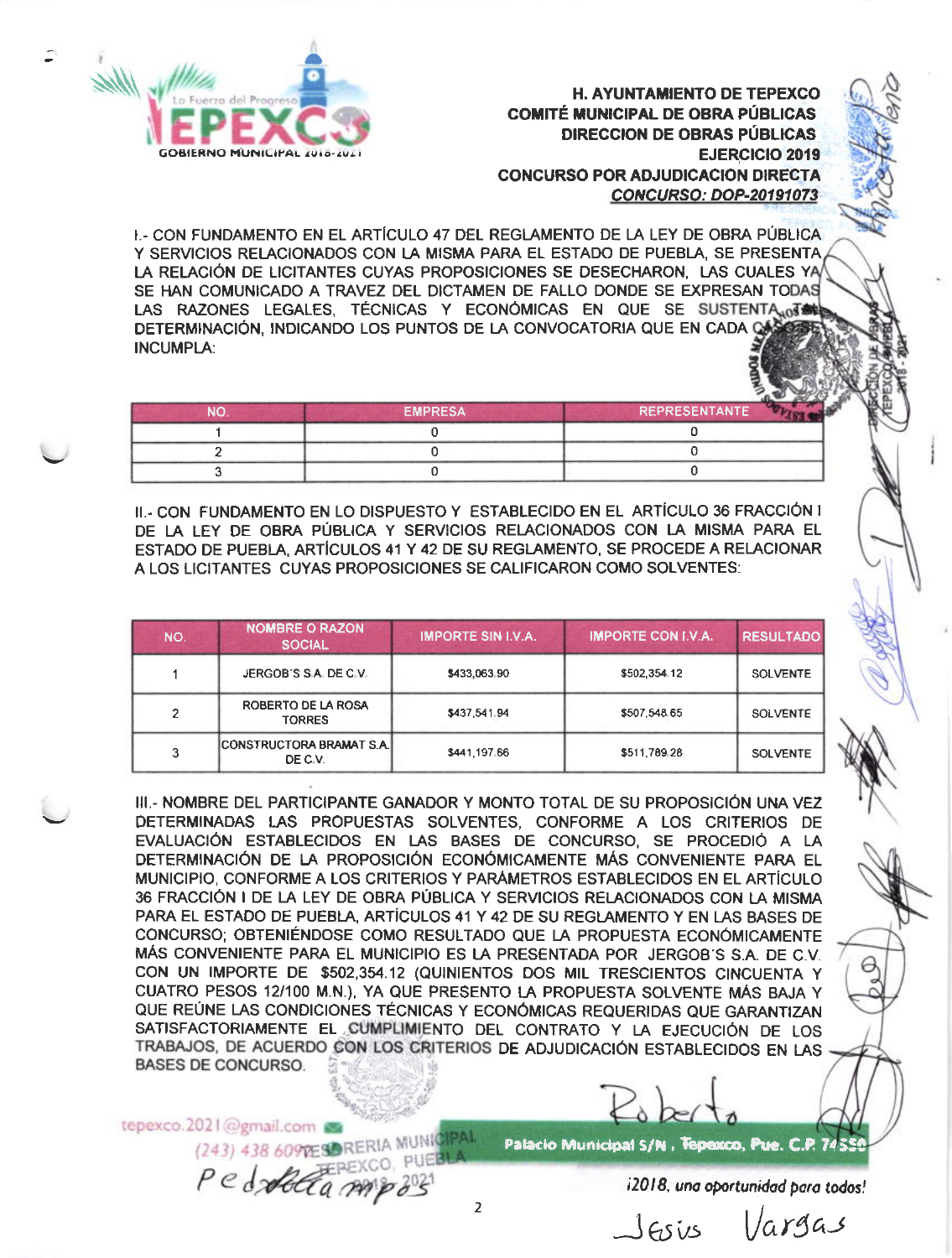

**H. AYUNTAMIENTO DE TEPEXCO COMITÉ MUNICIPAL DE OBRA PÚBLICAS** DIRECCION DE OBRAS PÚBLICAS **EJERCICIO 2019 CONCURSO POR ADJUDICACION DIRECTA CONCURSO: DOP-20191073** 

4.- LUGAR Y FECHA ESTIMADA EN QUE EL CONCURSANTE GANADOR DEBERÁ FIRMAR EL LA PRESENTE ACTA SURTE EFECTO DE NOTIFICACIÓN EN FORMA PARA LA EMPRESA JERGOB'S S.A. DE C.V. POR ELLO SE COMPROMETE Y OBLIGA A FIRMAR EL CONTRATO RESPECTIVO Y SUS ANEXOS A LAS 10:00 HRS. DEL DÍA 05 DE NOVIEMBRE DE 2019 EN LAS RESPECTIVO T SUS AINEAUS A LAU 1999 HING. LES SANT SUS SANTO MUNICIPAL S/N.<br>OFICINAS DE LA DIRECCION DE OBRA PUBLICAS, UBICADA EN PALACIO MUNICIPAL S/N. CENTRO, TEPEXCO, PUEBLA.

### 5.- FORMA, LUGAR Y PLAZO PARA LA PRESENTACIÓN DE LAS GARANTÍAS

EL LICITANTE GANADOR SE COMPROMETE Y OBLIGA A ENTREGAR LA GARANT CUMPLIMIENTO DE CONTRATO A MÁS TARDAR DENTRO DE LOS 15 DÍAS NATURALES SIGUIENTES A LA FECHA EN QUE RECIBA LA NOTIFICACIÓN DEL FALLO, ANTES DE LA FIRMANTE DEL CONTRATO; EN LAS OFICINAS DE LA DIRECCION DE OBRA PUBLICAS UBICADAS EN PALACIO MUNICIPAL S/N, CENTRO, TEPEXCO, PUEBLA.

#### 6.- FECHA DE INICIO DE LOS TRABAJOS Y PLAZO DE EJECUCIÓN DE LOS MISMOS

EL CONTRATISTA DEBERÁ INICIAR LOS TRABAJOS EL DÍA 06 DE NOVIEMBRE DE 2019 Y TERMINARLOS A MAS TARDAR EL DÍA 25 DE DICIEMBRER DE 2019, LOS CUALES TENDRÁN UNA DURACION DE 49 DIAS NATURALES.

#### 7.- CIERRE DEL ACTA

SE COMUNICA A LOS PARTICIPANTES QUE LAS PROPOSICIONES DESECHADAS DURANTE EL PRESENTE PROCEDIMIENTO DE ADJUDICACIÓN DIRECTA PODRÁN SER DEVUELTAS A LOS LICITANTES QUE LO SOLICITEN, UNA VEZ TRANSCURRIDOS TREINTA DÍAS NATURALES CONTADOS A PARTIR DE LA FECHA DE LA EMISIÓN DE ESTE FALLO.

PARA CONSTANCIA Y A FIN QUE SURTA EFECTOS LEGALES CORRESPONDIENTES, A CONTINUACIÓN FIRMAN EL PRESENTE DOCUMENTO AL CALCE, LOS SERVIDORES PÚBLICOS Y LAS PERSONAS QUE INTERVINIERON EN EL PRESENTE ACTO DE FALLO.

SIENDO LAS 14:00 HRS, DEL MISMO DÍA DE SU INICIO Y NO HABIENDO MÁS QUE HACER CONSTAR, ESTANDO TODOS LOS PRESENTES DE ACUERDO EN SUS TÉRMINOS. SE DA POR CONCLUIDA LA SESIÓN DE COMUNICACIÓN DEL FALLO, FIRMANDO DE CONFORMIDAD AL CALCE DE LA PRESENTE ACTA TODOS LOS QUE EN ELLA PARTICIPARON.

**ALDOS A** POR EL COMITÉ MUNICIPAL DE OBRA PÚBLICA Y SERVICIOS RELACIONADOS CON LAS MISMA, PARA EL MUNICIPIO DE TEPEXCO, PUEBLA.

 $2018 - 2021$ 

**TESIDENCIA MUNICIPAL C. ANICETA PENA AGUILAR** TEPEXCO, PUEBLA PRESIDENTE.

tepexco.2021 algmail.com

 $(243)$  438 6092

Palacio Municipal S/N, Tepexco, Pue. C.P. 74550

C. PORFIRIO VALENTIN LUNA

SECRETARIO EJECUTIVO.

PedroCamps NUNICIPAL

i2018, una oportunidad para todos!

 $les$ is |argas

**PUE!** 202